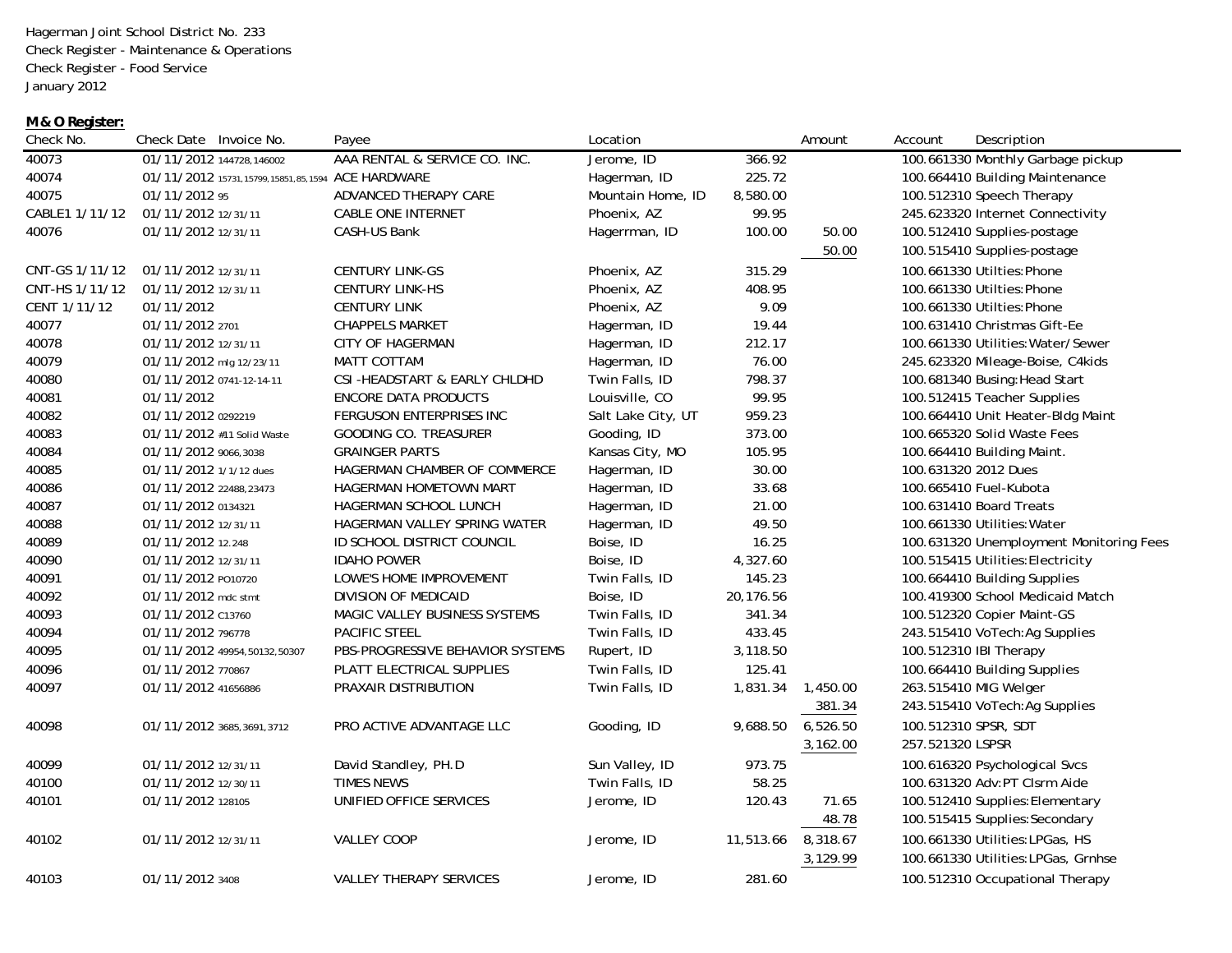| Check No.      | Check Date Invoice No. | Payee                                | Location        |            | Amount   | Account        | Description                         |
|----------------|------------------------|--------------------------------------|-----------------|------------|----------|----------------|-------------------------------------|
| USB-BR 1/17/12 | 01/17/2012 PO 10684    | U.S. BANKCORP CARD SVCS INC.         | Hagerman, ID    | 1,889.65   | 399.92   |                | 100.531320 Hotel-Drama Competition  |
|                | 01/11/2012 PO 10475    |                                      |                 |            | 29.69    |                | 100.515440 Textbooks-Secondary      |
|                | 01/11/2012 PO 10473    |                                      |                 |            | 1,079.40 |                | 100.531320 Hotel-VB Tounament       |
|                | 01/11/2012 PO 10682    |                                      |                 |            | 86.74    |                | 100.515410 Supplies: Secondary      |
|                | 01/11/2012 PO 10705    |                                      |                 |            | 293.90   |                | 257.521410 Supplies: SpecEd         |
| BOND 1/31/12   | 01/31/2012 1/31/12     | U.S. BANK TRUST N.A. (BOND)          | Hagerman, ID    | 24,687.50  |          |                | 310.910620 Bond: Interest           |
| VERZN 1/11/12  | 01/11/2012 12/31/11    | <b>VERIZON WIRELESS</b>              | Albuquerque, NM | 906.41     | 37.58    |                | 257.521320 Cell Phone Svc-Perkins   |
|                |                        |                                      |                 |            | 84.97    |                | 100.632320 Cell Phone Svc-Echols    |
|                |                        |                                      |                 |            | 249.99   |                | 245.623410 new Cell Phone-Cottam    |
|                |                        |                                      |                 |            | 61.57    |                | 245.623320 Cell Phone Svc-Cottam    |
|                |                        |                                      |                 |            | 61.58    |                | 243.515320 Cell Phone Svc-Knapp     |
|                |                        |                                      |                 |            | 249.99   |                | 100.641410 new Cell Phone-Kress     |
|                |                        |                                      |                 |            | 61.57    |                | 100.641320 Cell Phone Svc-Kress     |
|                |                        |                                      |                 |            | 61.58    |                | 100.531320 Cell Phone Svc-Cato      |
|                |                        |                                      |                 |            | 37.58    |                | 100.664320 Cell Phone Svc-Lewis     |
| 40104          | 01/11/2012 PO 10477    | WADE, SUE                            | Buhl, ID        | 19.99      |          |                | 100.515415 Reimb: Supplies          |
| 40105          | 01/11/2012 PO 1501 GS  | <b>WALMART</b>                       | Jerome, ID      | 20.58      |          |                | 100.512410 Candy Canes-Xmas concert |
| 40106          | 01/11/2012 73021117    | WAXIE SANITARY SUPPLY                | San Diego, CA   | 23.31      |          |                | 100.661410 Supplies: Custodial      |
| 40107~40116    | 01/20/2012             | NET PAYROLL CHECKS                   |                 | 5,350.46   |          | <b>VARIOUS</b> | NET PAYROLL CHECKS                  |
| DIRECT DEPOSIT | 01/20/2012             | NET PAYROLL DIRECT DEPOSITS          |                 | 93,240.59  |          | <b>VARIOUS</b> | NET PAYROLL DIRECT DEPOSITS         |
| 40117          | 01/20/2012             | AMERICAN FIDELITY ASSURANCE CO       |                 | 1,608.58   |          | <b>VARIOUS</b> | PAYROLL DEDUCTIONS/BENEFITS         |
| 40118          | 01/20/2012             | AMERICAN FIDELITY ASSURANCE CO       |                 | 425.00     |          | <b>VARIOUS</b> | PAYROLL DEDUCTIONS/BENEFITS         |
| 40119          | 01/20/2012             | AMERICAN FIDELITY ASSURANCE CO       |                 | 985.00     |          | <b>VARIOUS</b> | PAYROLL DEDUCTIONS/BENEFITS         |
| 40120          | 01/20/2012             | BLUE CROSS OF IDAHO                  |                 | 28,694.00  |          | <b>VARIOUS</b> | PAYROLL DEDUCTIONS/BENEFITS         |
| 40121          | 01/20/2012             | CHILD SUPPORT RECEIPTING             |                 | 263.00     |          | <b>VARIOUS</b> | PAYROLL DEDUCTIONS/BENEFITS         |
| 40122          | 01/20/2012             | <b>GREAT AMERICAN LIFE INSURANCE</b> |                 | 300.00     |          | <b>VARIOUS</b> | PAYROLL DEDUCTIONS/BENEFITS         |
| 40123          | 01/20/2012             | HAGERMAN SCHOOL FOOD SERVICE         |                 | 6.20       |          | <b>VARIOUS</b> | PAYROLL DEDUCTIONS/BENEFITS         |
| 40124          | 01/20/2012             | <b>IDAHO EDUCATION ASSN</b>          |                 | 51.81      |          | <b>VARIOUS</b> | PAYROLL DEDUCTIONS/BENEFITS         |
| 40125          | 01/20/2012             | LIFE INSURANCE OF THE S.W.           |                 | 525.00     |          | <b>VARIOUS</b> | PAYROLL DEDUCTIONS/BENEFITS         |
| 40126          | 01/20/2012             | NCPERS GROUP LIFE INSURANCE          |                 | 80.00      |          | <b>VARIOUS</b> | PAYROLL DEDUCTIONS/BENEFITS         |
| 40127          | 01/20/2012             | STANDARD INSURANCE CO                |                 | 210.00     |          | <b>VARIOUS</b> | PAYROLL DEDUCTIONS/BENEFITS         |
| 40128          | 01/20/2012             | STANDARD INSURANCE CO                |                 | 81.15      |          | <b>VARIOUS</b> | PAYROLL DEDUCTIONS/BENEFITS         |
| 941 01/20/12   | 01/20/2012             | U.S. BANK                            |                 | 27,282.65  |          | VARIOUS        | PAYROLL DEDUCTIONS/BENEFITS         |
| P CH 01/20/12  | 01/20/2012             | PERSI-CHOICE                         |                 | 465.33     |          | <b>VARIOUS</b> | PAYROLL DEDUCTIONS/BENEFITS         |
| PERSI 1/20/12  | 01/20/2012             | <b>PERSI</b>                         |                 | 24,573.34  |          | <b>VARIOUS</b> | PAYROLL DEDUCTIONS/BENEFITS         |
| SWH 01/20/12   | 01/20/2012             | STATE TAX COMMISSION                 |                 | 4,884.00   |          | <b>VARIOUS</b> | PAYROLL DEDUCTIONS/BENEFITS         |
| 40129          | 01/24/2012             | HAGERMAN ELEMENTARY SCHOOL           |                 | 76.50      |          |                |                                     |
| 40130          | 01/26/2012             | <b>POSTMASTER</b>                    |                 | 131.26     |          |                |                                     |
|                |                        |                                      |                 | 282,817.39 |          |                |                                     |
|                |                        |                                      |                 |            |          |                |                                     |

## **Food Service Register:**

**M & O Register:**

| 4316 | 01/04/2012 12/1/11  | SOUTH CENTRAL HEALTH DEPT     | Twin Falls, ID | 245.00 | 290.710320 Food Establ, License  |
|------|---------------------|-------------------------------|----------------|--------|----------------------------------|
| 4317 | 01/09/2012          | EULE, LUKAS JULIAS            | Hagerman, ID   | 24.50  | 290.114100 Reimb-Student Lunches |
| 4318 | 01/11/2012 12/31/11 | ALSCO-AMERICAN LINEN DIVISION | Boise, ID      | 59.31  | 290.710410 Laundry Svcs          |
| 4319 | 01/11/2012 9446     | CHAPPEL'S MARKET              | Hagerman, ID   | 4.02   | 290.710450 Food                  |